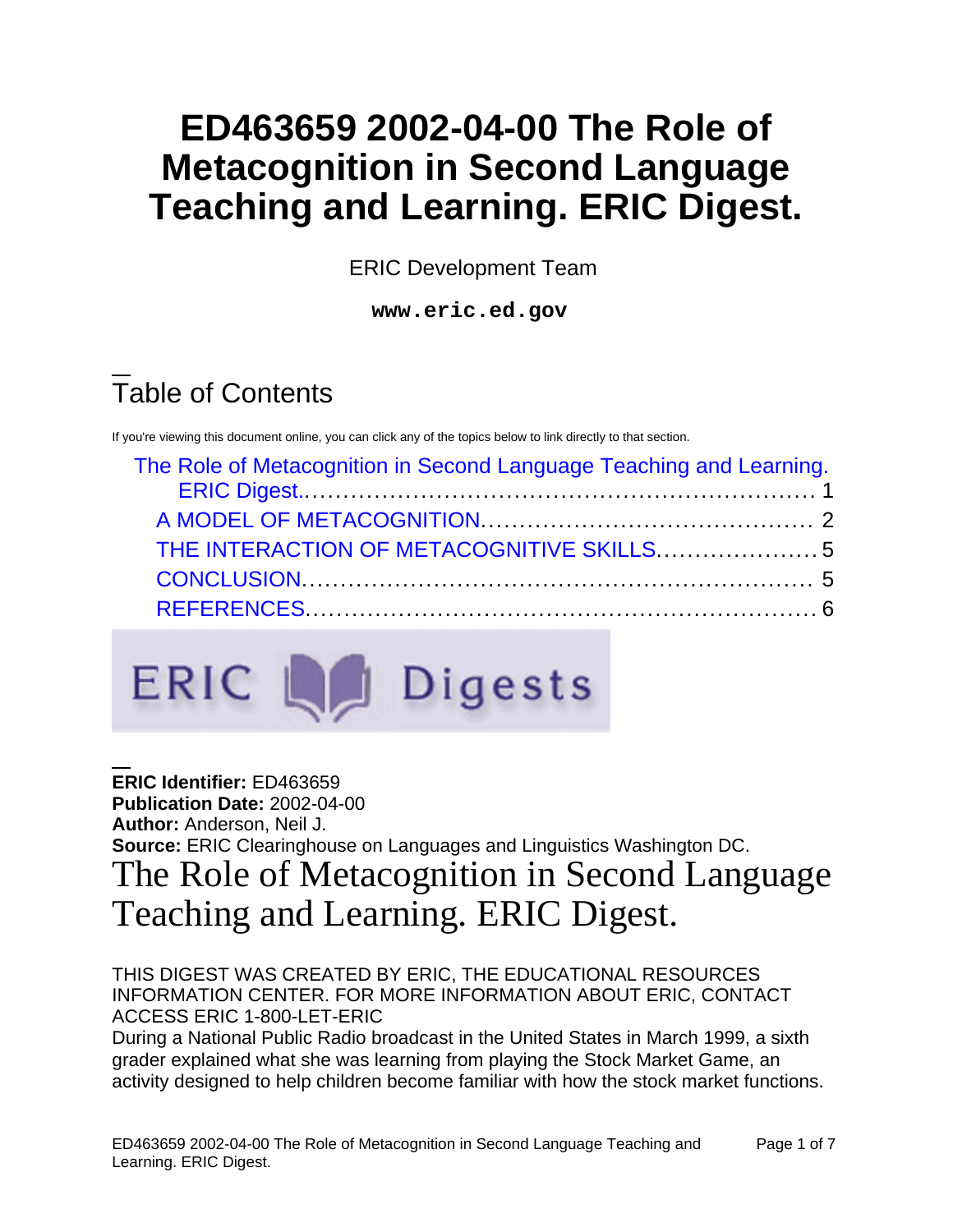She said, "This game makes me think how to think" (Prakash, 1999). What this statement reveals is that this young learner was beginning to understand the real key to learning; she was engaged in metacognition.

Metacognition can be defined simply as thinking about thinking. Learners who are metacognitively aware know what to do when they don't know what to do; that is, they have strategies for finding out or figuring out what they need to do. The use of metacognitive strategies ignites one's thinking and can lead to more profound learning and improved performance, especially among learners who are struggling. Understanding and controlling cognitive processes may be one of the most essential skills that classroom teachers can help second language learners develop. It is important that they teach their students metacognitive skills in addition to cognitive skills.

The distinctions between cognitive and metacognitive strategies are important, partly because they give some indication of which strategies are the most crucial in determining the effectiveness of learning. It seems that metacognitive strategies, that allow students to plan, control, and evaluate their learning, have the most central role to play in this respect, rather than those that merely maximize interaction and input--thus the ability to choose and evaluate one's strategies is of central importance. (Graham, 1997, pp. 42-43)

Rather than focus students' attention solely on learning the language, second language teachers can help students learn to think about what happens during the language learning process, which will lead them to develop stronger learning skills.

## <span id="page-1-0"></span>A MODEL OF METACOGNITION

Metacognition combines various attended thinking and reflective processes. It can be divided into five primary components: (1) preparing and planning for learning, (2) selecting and using learning strategies, (3) monitoring strategy use, (4) orchestrating various strategies, and (5) evaluating strategy use and learning. Teachers should model strategies for learners to follow in all five areas, which are discussed below.

### ۰

"Preparing and Planning for Learning"

Preparation and planning are important metacognitive skills that can improve student learning. By engaging in preparation and planning in relation to a learning goal, students are thinking about what they need or want to accomplish and how they intend to go about accomplishing it. Teachers can promote this reflection by being explicit about the particular learning goals they have set for the class and guiding the students in setting their own learning goals. The more clearly articulated the goal, the easier it will be for the learners to measure their progress. The teacher might set a goal for the students of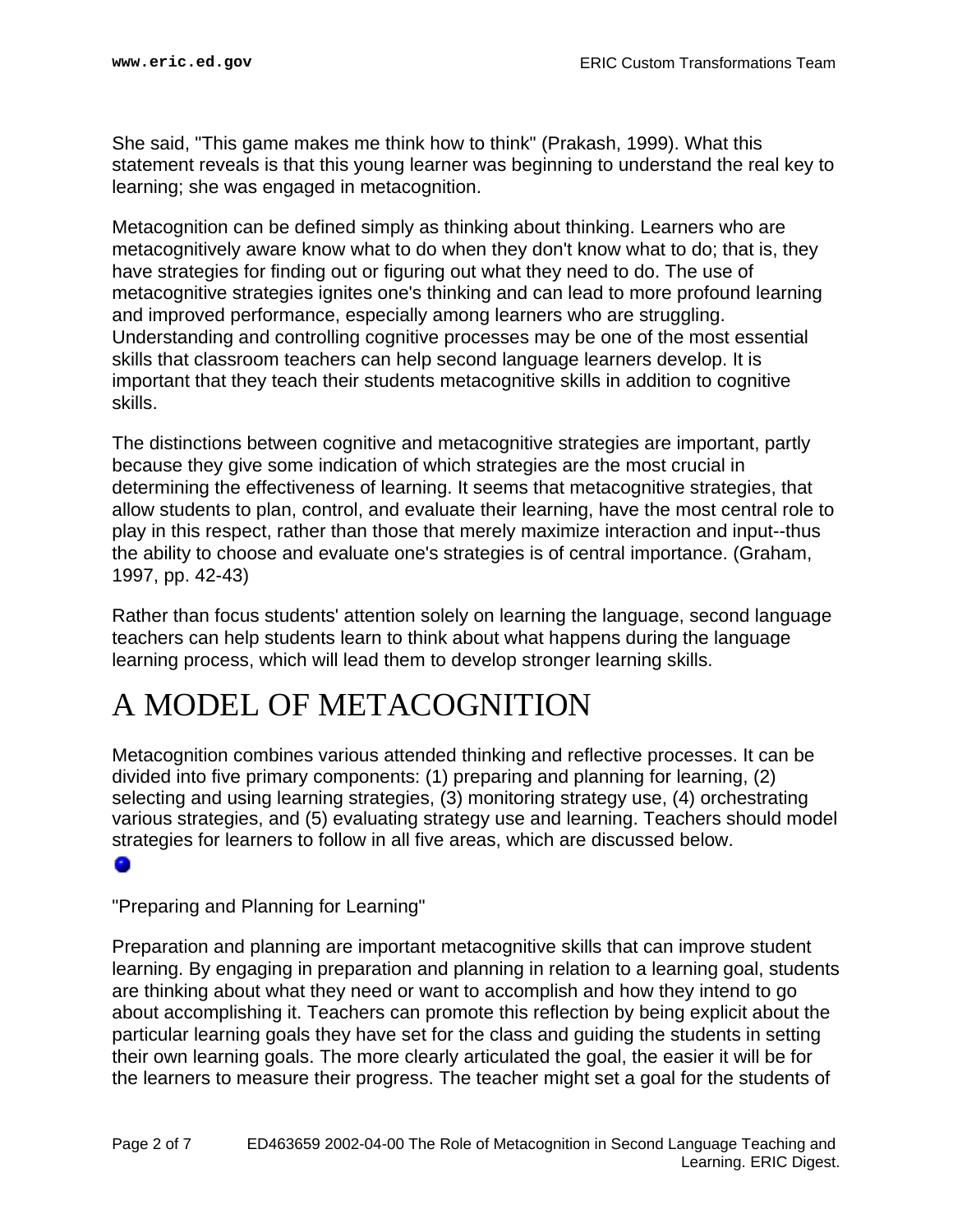mastering the vocabulary from a particular chapter in the textbook. A student might set a goal for himself of being able to answer the comprehension questions at the end of the chapter.

"Selecting and Using Learning Strategies"

Researchers have suggested that teaching readers how to use specific reading strategies is a prime consideration in the reading classroom (Anderson, 1999; Cohen, 1998; Oxford, 1990). The metacognitive ability to select and use particular strategies in a given context for a specific purpose means that the learner can think and make conscious decisions about the learning process.

To be effective, metacognitive instruction should explicitly teach students a variety of learning strategies and also when to use them. For example, second language readers have a variety of strategies from which to choose when they encounter vocabulary that they do not know and that they have determined they need to know to understand the main idea of a text. One possible strategy is word analysis: for example, dividing the word into its prefix and stem. Another possible strategy is the use of context clues to help guess the meaning of a word. But students must receive explicit instruction in how to use these strategies, and they need to know that no single strategy will work in every instance. Teachers need to show them how to choose the strategy that has the best chance of success in a given situation. For example, unfamiliar words that include prefixes or suffixes that the student knows (e.g., anti-, -ment) are good candidates for the use of a word analysis strategy.

"Monitoring Strategy Use"

By monitoring their use of learning strategies, students are better able to keep themselves on track to meet their learning goals. Once they have selected and begun to implement specific strategies, they need to ask themselves periodically whether or not they are still using those strategies as intended. For example, students may be taught that an effective writing strategy involves thinking about their audience and their purpose in writing (e.g., to explain, to persuade). Students can be taught that to monitor their use of this strategy, they should pause occasionally while writing to ask themselves questions about what they are doing, such as whether or not they are providing the right amount of background information for their intended audience and whether the examples they are using are effective in supporting their purpose.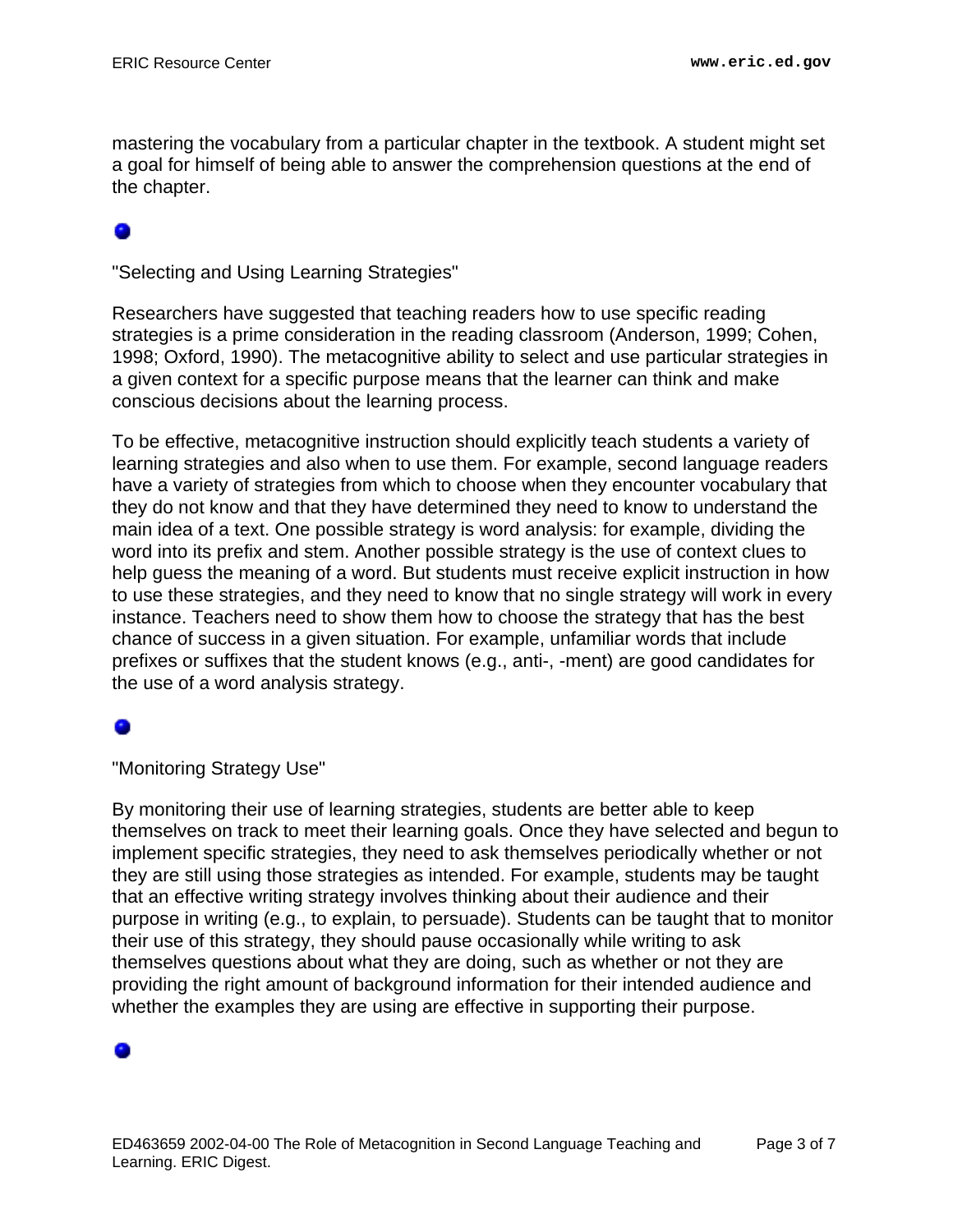### "Orchestrating Various Strategies"

Knowing how to orchestrate the use of more than one strategy is an important metacognitive skill. The ability to coordinate, organize, and make associations among the various strategies available is a major distinction between strong and weak second language learners. Teachers can assist students by making them aware of multiple strategies available to them-for example, by teaching them how to use both word analysis and context clues to determine the meaning of an unfamiliar word. The teacher also needs to show students how to recognize when one strategy isn't working and how to move on to another. For example, a student may try to use word analysis to determine the meaning of the ord antimony, having recognized anti as a prefix meaning against. But that strategy won't work in this instance. Anti is not a prefix here; antimony is a metallic chemical element that has nothing to do with being against or opposed to something. When the student finds that word analysis does not help her figure out what this word means, she needs to know how to turn to other strategies, such as context clues, to help her understand the word.

### ۰

"Evaluating Strategy Use and Learning"

Second language learners are actively involved in metacognition when they attempt to evaluate whether what they are doing is effective. Teachers can help students evaluate their strategy use by asking them to respond thoughtfully to the following questions: (1) What am I trying to accomplish? (2) What strategies am I using? (3) How well am I using them? (4) What else could I do? Responding to these four questions integrates all of the previous aspects of metacognition, allowing the second language learner to reflect through the cycle of learning. Preparing and planning relates to identifying what is to be accomplished, while selecting and using particular strategies relates to the question of which strategies are being used. The third question corresponds to monitoring strategy use, while the fourth relates to the orchestration of strategies. The whole cycle is evaluated during this stage of metacognition.

For example, while teaching the specific reading skill of main idea comprehension, the teacher can help students evaluate their strategy use by using the four questions:

### 0

1. What am I trying to accomplish? The teacher wants students to be able to articulate that they are trying to identify the main idea in the text they are reading and that they are doing so because understanding the main idea is key to understanding the rest of the text.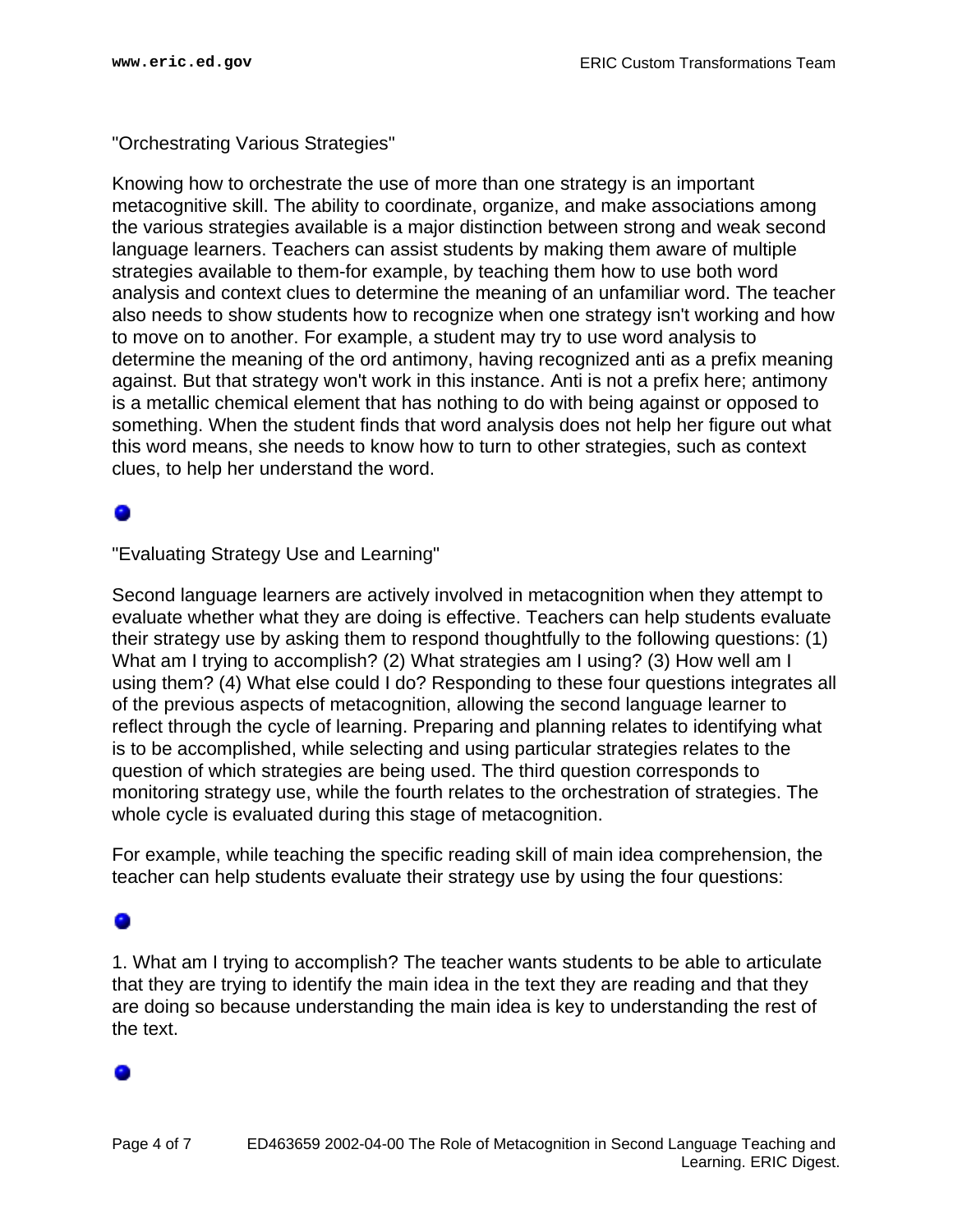2. What strategies am I using? The teacher wants the readers to know which strategies are available to them and to recognize which one(s) they are using to identify the main idea.

3. How well am I using the strategies? The teacher wants the students to be able to judge how well they are using the strategies they have chosen, that is, whether they are implementing them as intended and whether the strategies are helping them achieve their goal.

### ۰

4. What else could I do? If the strategies that students are using are not helping them to accomplish their goal (i.e., identifying the main idea), the teacher wants them to be able to identify and use alternate strategies. Teachers need to make students aware of the full range of strategies available to them.

Research shows that learners whose skills or knowledge bases are weak in a particular area tend to overestimate their ability in that area (Kruger & Dunning, 1999). In other words, they don't know enough to recognize that they lack sufficient knowledge for accurate self-assessment. In contrast, learners whose knowledge or skills are strong may underestimate their ability. These high-ability learners don't recognize the extent of their knowledge or skills. Kruger and Dunning's research also shows that it is possible to teach learners at all ability levels to assess their own performance more accurately. In addition, their research showed that for tasks involving logic and grammar, improved self-assessment corresponded with improvement in the skills being assessed.

## <span id="page-4-0"></span>THE INTERACTION OF METACOGNITIVE SKILLS

Each of the five metacognitive skills described in this digest interacts with the others. Metacognition is not a linear process that moves from preparing and planning to evaluating. More than one metacognitive process may be occurring at a time during a second language learning task. This highlights once again how the orchestration of various strategies is a vital component of second language learning. Allowing learners opportunities to think about how they combine various strategies facilitates the improvement of strategy use.

## <span id="page-4-1"></span>CONCLUSION

The teaching of metacognitive skills is a valuable use of instructional time for a second language teacher. When learners reflect upon their learning strategies, they become better prepared to make conscious decisions about what they can do to improve their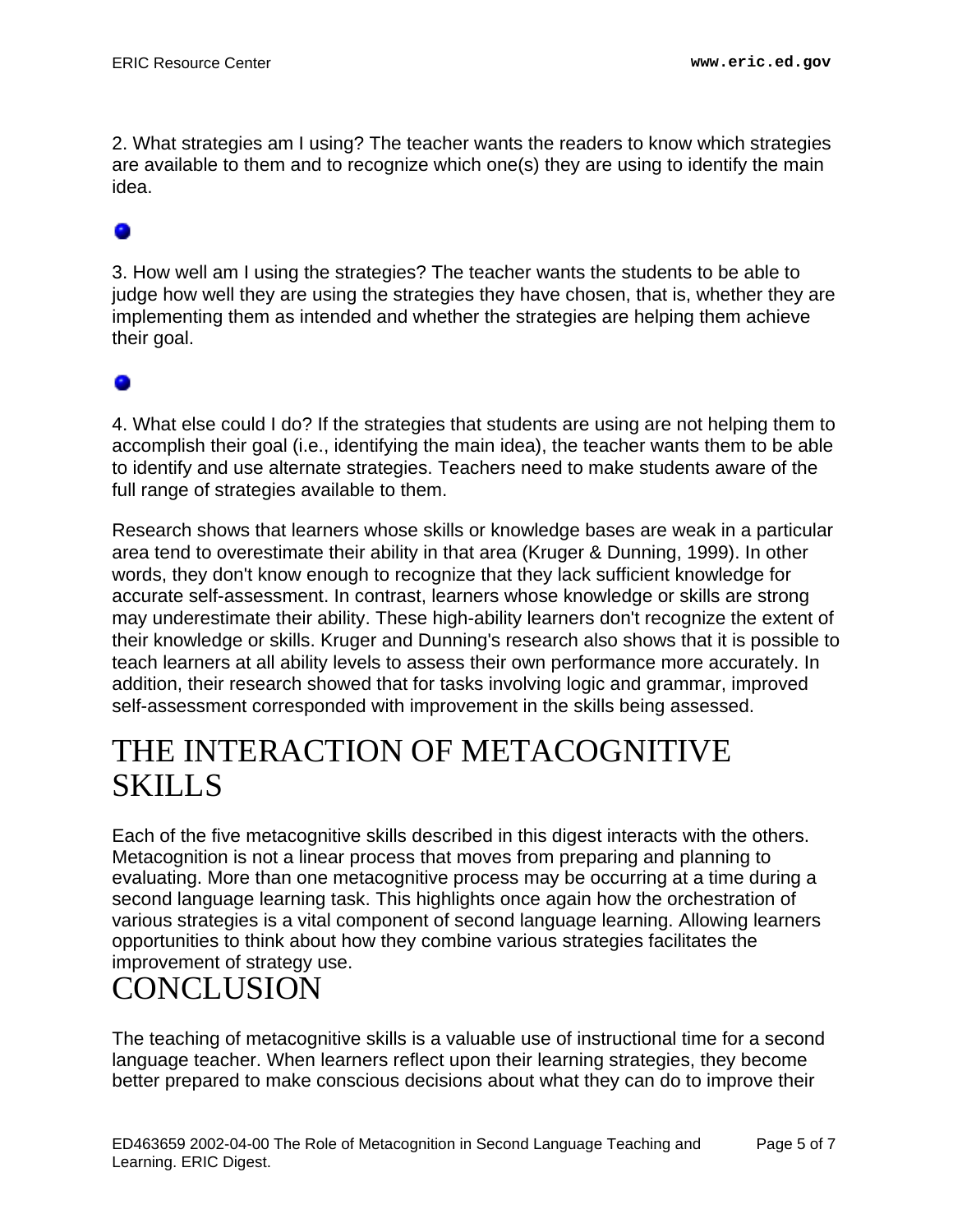<span id="page-5-0"></span>learning. Strong metacognitive skills empower second language learners. REFERENCES

Anderson, N. J. (1999). Exploring second language reading: Issues and strategies. Boston: Heinle & Heinle.

Cohen, A. D. (1998). Strategies in learning and using a second language. New York: Longman.

Graham, S. (1997). Effective language learning. Clevedon, England: Multilingual **Matters** 

Kruger, J., & Dunning, D. (1999). Unskilled and unaware of it: How difficulties in recognizing one's own incompetence lead to inflated self-assessment. Journal of Personality and Social Psychology, 77, 1121-1134.

Oxford, R. L. (1990). Language learning strategies: What every teacher should know. New York: Newbury.

Prakash, S. (Reporter). (1999, March 19). Market games [Radio series episode]. All things considered. Washington: National Public Radio.

-----

This digest was prepared with funding from the U.S. Dept. of Education, Office of Educational Research and Improvement, National Library of Education, under contract no. ED-99-CO008. The opinions expressed do not necessarily reflect the positions or policies of ED, OERI or NLE.

**Title:** The Role of Metacognition in Second Language Teaching and Learning. ERIC Digest.

**Document Type:** Information Analyses---ERIC Information Analysis Products (IAPs) (071); Information Analyses---ERIC Digests (Selected) in Full Text (073);

**Available From:** ERIC Clearinghouse on Languages and Linguistics, 4646 40th Street N.W., Washington, DC 20016-1859. Tel: 202-362-0700. For full text: http://www.cal.org/ericcll/DIGEST.

**Descriptors:** Learning Processes, Learning Strategies, Metacognition, Second Language Instruction, Second Language Learning, Teaching Methods **Identifiers:** ERIC Digests

###